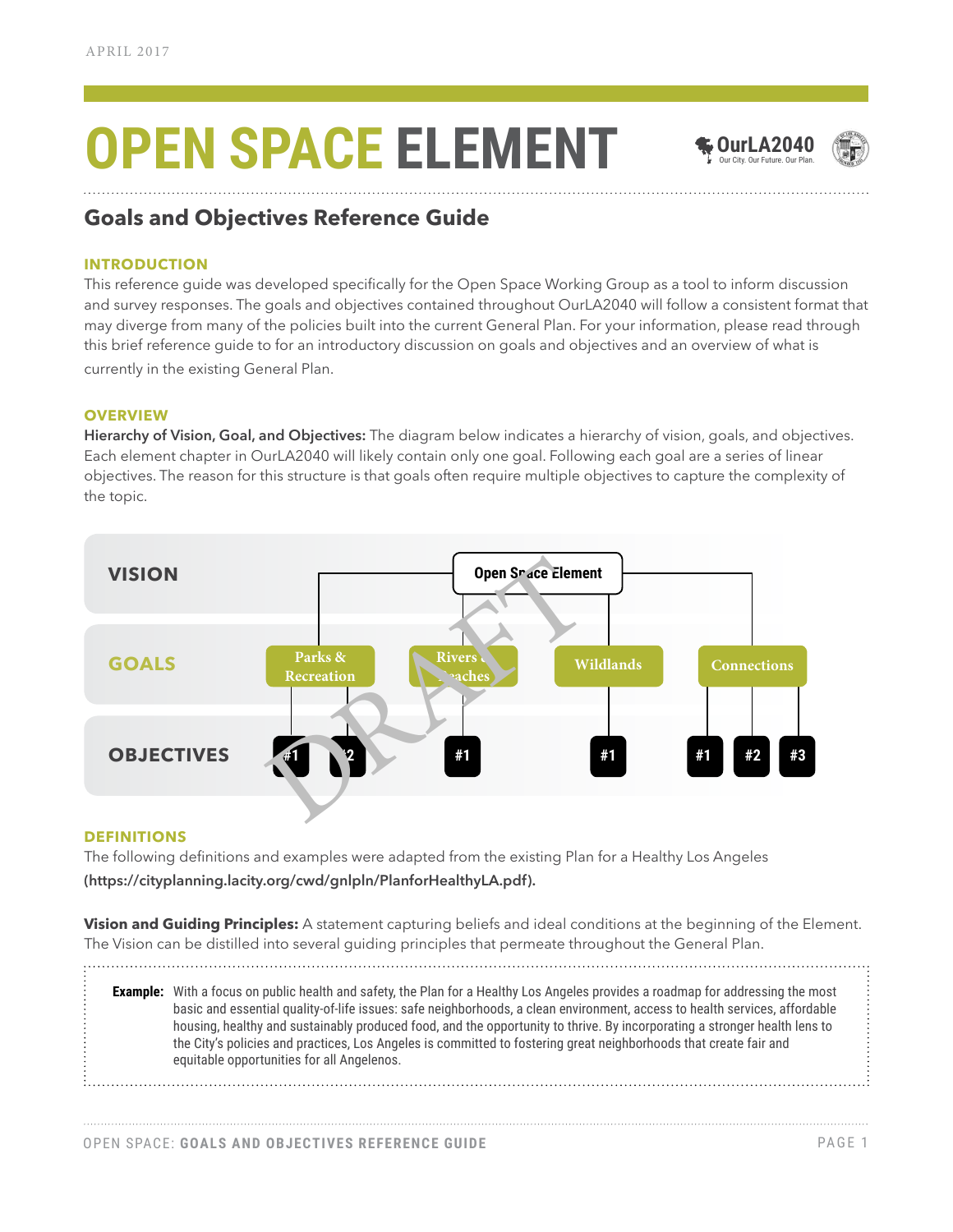#### **Goals and Objectives Reference Guide (continued)**

**Goals:** A Goal is a broad statement that describes the future condition or "end" state. Goals are outcome-oriented and achievable over time.

**Example:** *Bountiful Parks and Open Spaces*. Improve access to existing parks and open spaces and prioritizing new parks in the most underserved neighborhoods.

**Objectives:** An objective is an aspirational measure of goal attainment. Objectives follow the goal and precede specific policies. Quantifiable objectives often follow the S.M.A.R.T. methodology, however some objectives require qualitative measures that must be adequate and monitorable. S.M.A.R.T. objectives are specific, measurable, attainable, relevant and time-oriented.

|  | <b>Example #1:</b> Increase access to parks so that 75% of all residents are within a 14 mile walk of a park or open space facility.                                               |  |
|--|------------------------------------------------------------------------------------------------------------------------------------------------------------------------------------|--|
|  |                                                                                                                                                                                    |  |
|  | <b>Example #2:</b> Increase the miles of the Los Angeles River that are revitalized for natural open space and physical activity,<br>particularly in low-income areas.             |  |
|  | Example #3: Improve the percentage of citywide population meeting physical fitness standards per week so that 50% percent of<br>the population meets physical activity quidelines. |  |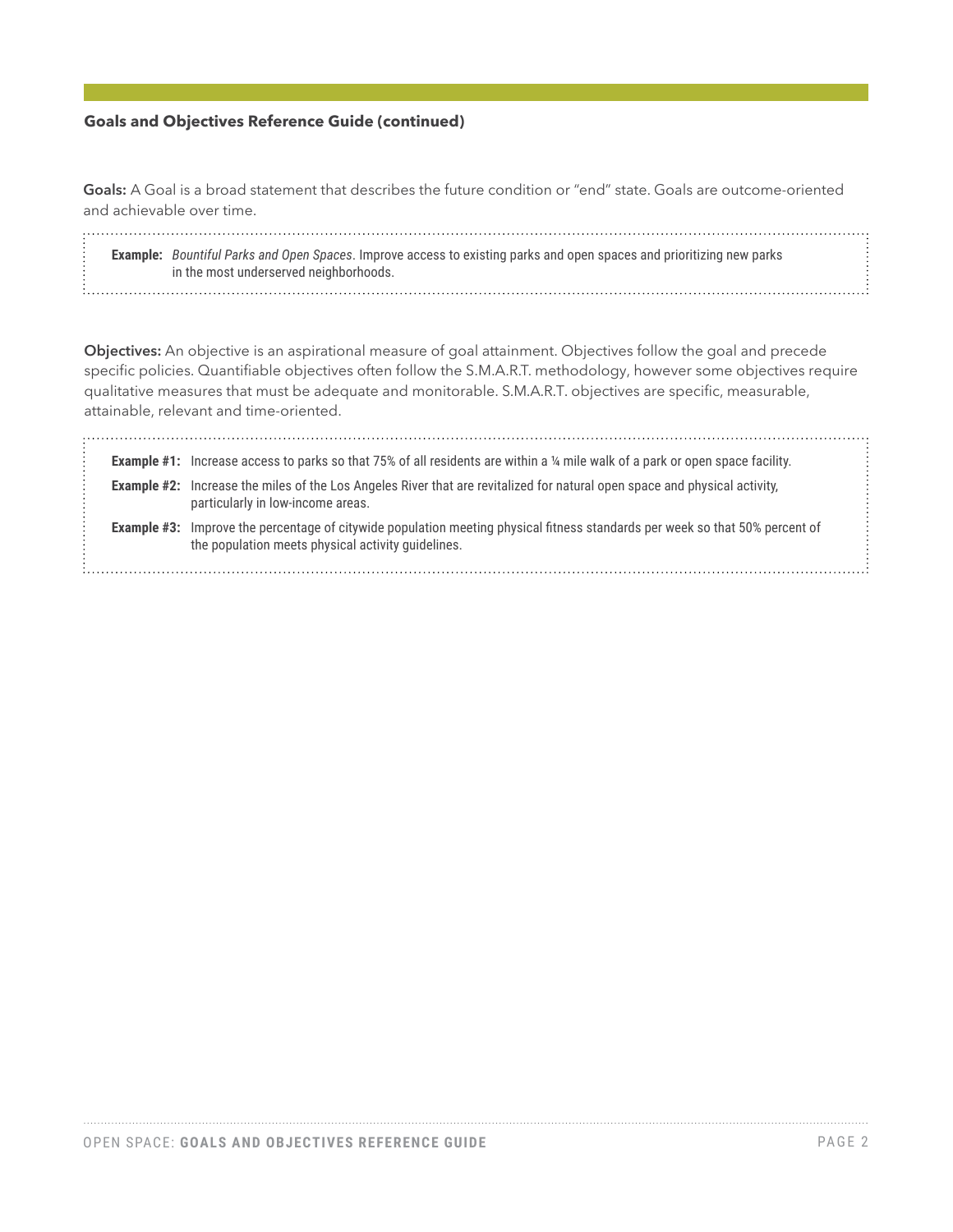## **OPEN SPACE: EXISTING GENERAL PLAN GOALS**

*An Overview of Goals from the Conservation, Open Space, Public Recreation and Health Elements*

| <b>General Plan Element</b>       | <b>Goal Description</b>                                                                                                                                                                                                                                          | Page         |
|-----------------------------------|------------------------------------------------------------------------------------------------------------------------------------------------------------------------------------------------------------------------------------------------------------------|--------------|
| Conservation                      | A city that preserves, protects and enhances its existing natural and related resources.                                                                                                                                                                         | pp. $II - 1$ |
| Open Space                        | To insure the preservation and conservation of sufficient open space to serve the recreational,<br>environmental, health and safety needs of the City.                                                                                                           | pp. 3        |
| Open Space                        | To conserve unique natural features, scenic areas, cultural and appropriate historical monuments<br>for the benefit and enjoyment of the public.                                                                                                                 | pp. 3        |
| Open Space                        | To provide an open space system which provides identity, form and a visual framework to the City.                                                                                                                                                                | pp. 3        |
| Open Space                        | To conserve and/or preserve those open space areas containing the City's environmental resources<br>including air and water.                                                                                                                                     | pp. 3        |
| Open Space                        | To provide access, where appropriate, to open space lands.                                                                                                                                                                                                       | pp. 3        |
| Plan for a Healthy<br>Los Angeles | Bountiful Parks and Open Spaces. Improve access to existing parks and open spaces and<br>prioritizing new parks in the most underserved neighborhoods.                                                                                                           | pp. 53       |
| <b>Public Recreation Plan</b>     | Not Available. (The Public Recreation Plan sets forth recreation standards intended to provide a<br>basis for satisfying the needs for neighborhood and community recreational sites. Much of these<br>standards are now contained within the Quimby Ordinance). |              |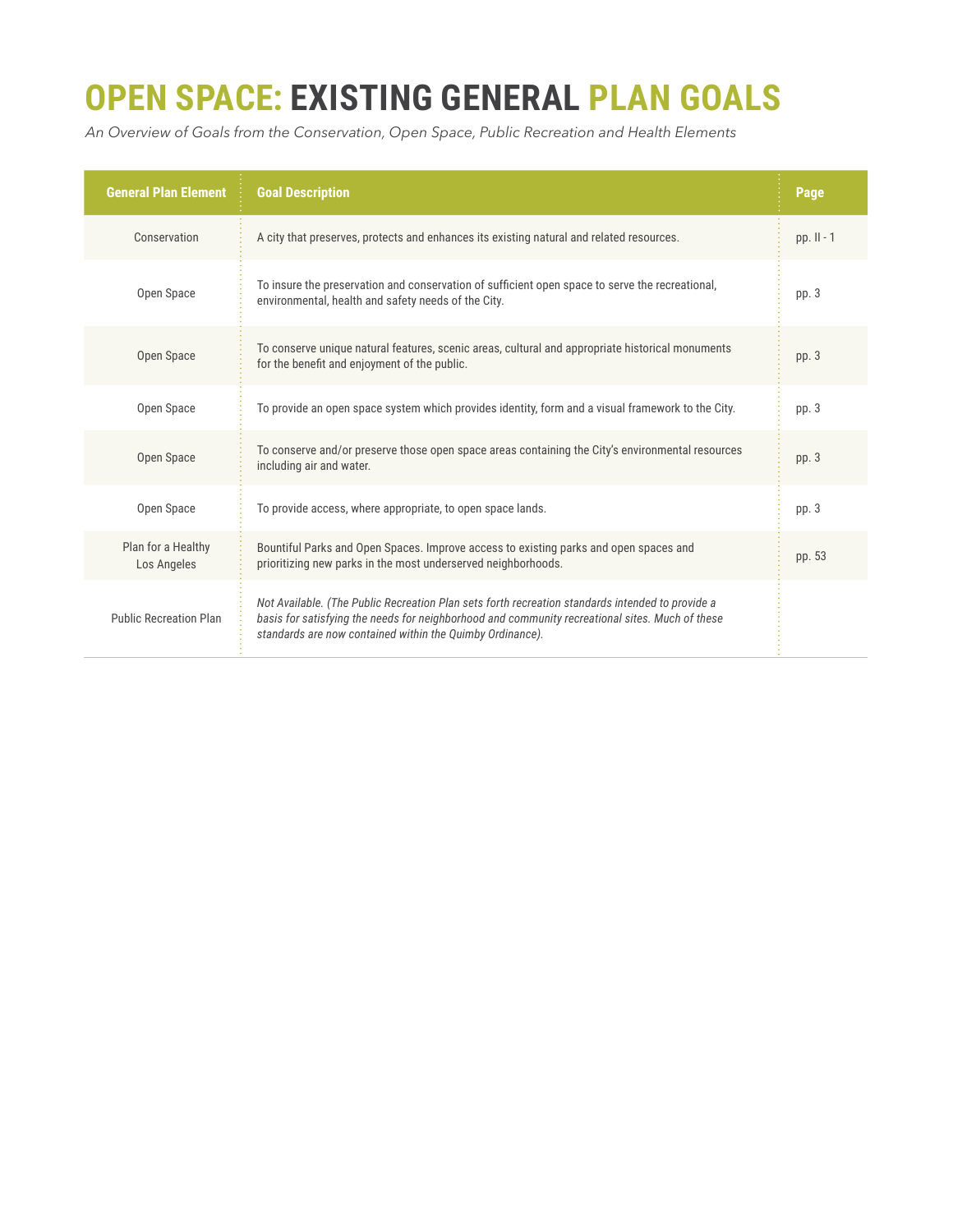### **OPEN SPACE: EXISTING GENERAL PLAN OBJECTIVES**

*An Overview of Objectives from the Conservation, Open Space, Public Recreation and Health Elements*

| <b>General Plan Element</b> | <b>Objective Description</b>                                                                                                                                                                                                                                                                                                 | Page      |
|-----------------------------|------------------------------------------------------------------------------------------------------------------------------------------------------------------------------------------------------------------------------------------------------------------------------------------------------------------------------|-----------|
| Conservation                | Retain in agricultural use, as appropriate, the last state designated significant agricultural parcel<br>within the city, the Pierce College parcel.                                                                                                                                                                         | $II - 2$  |
| Conservation                | Retain, to the extent feasible, the last remaining agricultural features of the city as part of the city's<br>heritage and economy.                                                                                                                                                                                          | $II - 3$  |
| Conservation                | Protect the city's archaeological and paleontological resources for historical, cultural, research<br>and/or educational purposes.                                                                                                                                                                                           | $II - 5$  |
| Conservation                | Protect important cultural and historical sites and resources for historical, cultural, research, and<br>community educational purposes.                                                                                                                                                                                     | $   - 9$  |
| Conservation                | Protect and promote the restoration, to the greatest extent practical, of sensitive plant and<br>animal species and their habitats.                                                                                                                                                                                          | $II - 13$ |
| Conservation                | Retain equine oriented uses as a part of the city's heritage and for recreational, educational<br>and economic purposes.                                                                                                                                                                                                     | $II - 17$ |
| Conservation                | Protect the coastline and watershed from erosion and inappropriate sedimentation that<br>may or has resulted from human actions.                                                                                                                                                                                             | $II - 22$ |
| Conservation                | Protect and restore ocean fisheries (habitats).                                                                                                                                                                                                                                                                              | $II - 25$ |
| Conservation                | Protect fisheries and enhance, restore or create fisheries for native fish populations<br>and for sport fishing or harvesting in city managed waters.                                                                                                                                                                        | $II - 25$ |
| Conservation                | Retain the forests as primary watershed, open space and recreational resources for the region.                                                                                                                                                                                                                               | $II - 28$ |
| Conservation                | Preserve, protect, restore and enhance natural plant and wildlife diversity, habitats, corridors and<br>linkages so as to enable the healthy propagation and survival of native species, especially those<br>species that are endangered, sensitive, threatened or species of special concern.                               | $II - 34$ |
| Conservation                | Protect important natural habitats and scenic sites outside the city which are owned by the<br>city or are impacted by city facilities.                                                                                                                                                                                      | $II - 42$ |
| Conservation                | Protect and reinforce natural and scenic vistas as irreplaceable resources and for the aesthetic<br>enjoyment of present and future generations.                                                                                                                                                                             | $II - 48$ |
| Conservation                | Protect and enhance the diversity and sustainability of the natural ecologies of the Santa Monica<br>and San Pedro bays, including the bay fishery populations.                                                                                                                                                              | ii - 55   |
| Conservation                | Conserve sand and gravel resources and enable appropriate, environmentally sensitive<br>extraction of sand and gravel deposits.                                                                                                                                                                                              | ii - 59   |
| Conservation                | Conserve petroleum resources and enable appropriate, environmentally sensitive extraction of<br>petroleum deposits located within the city's jurisdiction so as to protect the petroleum resources<br>for the use of future generations and to reduce the city's dependency on imported petroleum and<br>petroleum products. | ii - 64   |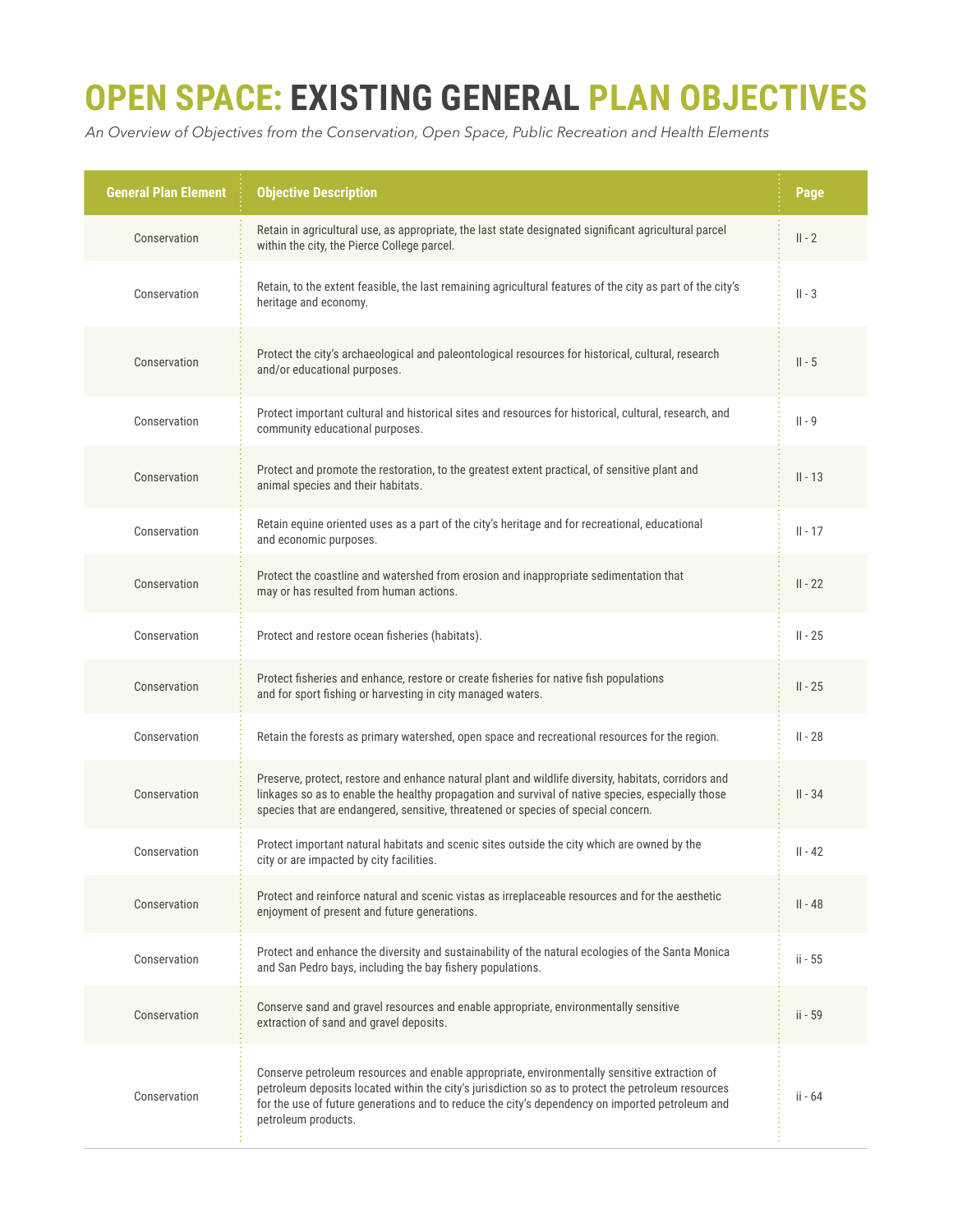### **OPEN SPACE: EXISTING GENERAL PLAN OBJECTIVES**

*An Overview of Objectives from the Conservation, Open Space, Public Recreation and Health Elements*

| <b>General Plan Element</b>       | <b>Objective Description</b>                                                                                                                                                                                                        | Page   |
|-----------------------------------|-------------------------------------------------------------------------------------------------------------------------------------------------------------------------------------------------------------------------------------|--------|
| Open Space                        | To establish standards, criteria and an order of importance for the location, quantity, quality,<br>conservation and preservation of open space.                                                                                    | pp. 4  |
| Open Space                        | To encourage private persons and all levels of government to assume a logical role in the regulation,<br>funding, planning, development and operation of a coordinated open space system for the State,<br>County, region and City. | pp. 4  |
| Open Space                        | To establish guidelines for utilizing existing open space for the maximum benefit of the citizens of<br>Los Angeles consistent with the rights of persons owning such open space.                                                   | pp. 4  |
| Open Space                        | To develop programs and techniques to encourage private land owners to create and/or preserve<br>open space areas and/or linear strips of land connecting open space areas.                                                         | pp. 4  |
| Open Space                        | To identify, preserve and/or conserve ecologically important areas within the City which are worthy<br>of preservation and protection.                                                                                              | pp. 4  |
| Open Space                        | To identify unique natural features, scenic areas and historical sites which ore desirable for preservation.                                                                                                                        | pp. 4  |
| Open Space                        | To identify, preserve and/or conserve those lands necessary as open space land in order to protect<br>the public health and safety.                                                                                                 | pp. 4  |
| Open Space                        | To emphasize the importance of, and to preserve open space and natural features in private and public<br>development.                                                                                                               | pp. 4  |
| Open Space                        | To identify the need and methods of providing for open space in proposed centers and impacted<br>areas* of the City.                                                                                                                | pp. 4  |
| Open Space                        | To establish appropriate guidelines for the use of the City's beaches and waterfront.                                                                                                                                               | pp. 4  |
| Plan for a Healthy<br>Los Angeles | Increase the number of neighborhood and community parks so that every Community                                                                                                                                                     | pp. 54 |
| Plan for a Healthy<br>Los Angeles | Plan Area strives for 3 acres of neighborhood and community park space per 1000 residents<br>(excluding regional parks and open spaces). (Health Atlas Map 62)                                                                      | pp. 54 |
| Plan for a Healthy<br>Los Angeles | Increase access to parks so that 75% of all residents are within a 1/4 mile walk of a park or open<br>space facility. (Health Atlas Map 63)                                                                                         | pp. 54 |
| Plan for a Healthy<br>Los Angeles | Increase the number of schools (public, private, and charter) that have shared use agreements for<br>community use outside of normal school hours by 25%.                                                                           | pp. 54 |
| Plan for a Healthy<br>Los Angeles | Increase the miles of the Los Angeles River that are revitalized for natural open space and<br>physical activity, particularly in low-income areas.                                                                                 | pp. 54 |
| Plan for a Healthy<br>Los Angeles | Increase the number of parks that feature or incorporate universally-accessible features.                                                                                                                                           | pp. 54 |
| Plan for a Healthy<br>Los Angeles | Improve the percentage of citywide population meeting physical fitness standards per week so that 50%<br>percent of the population meets physical activity guidelines.                                                              | pp. 54 |